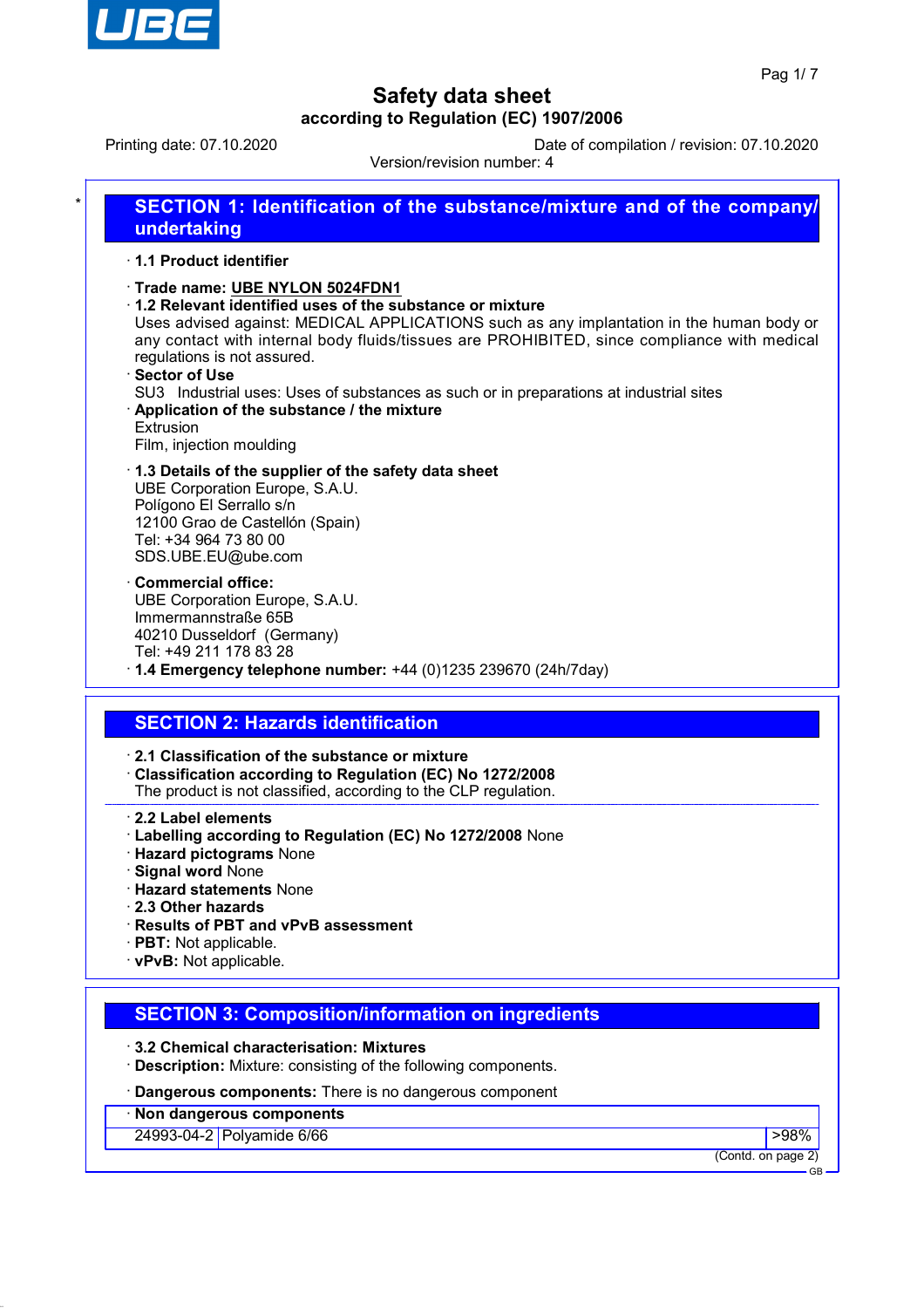

Printing date: 07.10.2020 Date of compilation / revision: 07.10.2020

Version/revision number: 4

### **Trade name: UBE NYLON 5024FDN1**

Others <2%

## **SECTION 4: First aid measures**

- · **4.1 Description of first aid measures**
- · **General information:**

Immediately remove any clothing soiled by the product. Take affected persons out into the fresh air.

- Seek medical treatment.
- · **After inhalation:**

If exposed to vapors from heating and molding material , remove to fresh air .

- If symptoms, coughing and discomfort in nose and throat remain, get medical attention.
- · **After skin contact:**

Immediately wash with water and soap and rinse thoroughly.

- If redness, itching or burning sensation develops, get medical attention.
- After contact with the molten product, cool rapidly with cold water.
- Do not pull solidified product off the skin.

Seek medical treatment.

#### · **After eye contact:**

Inmediately flush exposed area with copious amounts of tepid water for at least 15 minutes If redness, itching or burning sensation develops, do not rub eyes and immediately get medical attention.

#### · **After swallowing:**

Rinse out mouth and then drink plenty of water.

Do not induce vomiting; call for medical help immediately.

· **4.2 Most important symptoms and effects, both acute and delayed** At molten state, expected to cause burns to skin.

Irreversible dermatitis will occur if you do not wash affected skin immediately and thoroughly.

- · **4.3 Indication of any immediate medical attention and special treatment needed**
- Treatment: Treat according to symptoms (decontamination, vital functions), no known specific antidote.

## **SECTION 5: Firefighting measures**

- · **5.1 Extinguishing media**
- · **Suitable extinguishing agents: Water**

Fire-extinguishing powder Carbon dioxide

Use fire extinguishing methods suitable to surrounding conditions.

- · **For safety reasons unsuitable extinguishing agents:** Not known
- · **5.2 Special hazards arising from the substance or mixture** In case of fire, the following can be released: Carbon monoxide (CO) Carbon Dioxide (CO2) Under certain fire conditions, traces of other toxic gases cannot be excluded, e.g.: Hydrogen cyanide (HCN) Ammonia (NH3)
- · **5.3 Advice for firefighters**
- · **Protective equipment:**
- Firefighters should wear appropriate protective equipment Mouth respiratory protective device.

(Contd. on page 3)

GB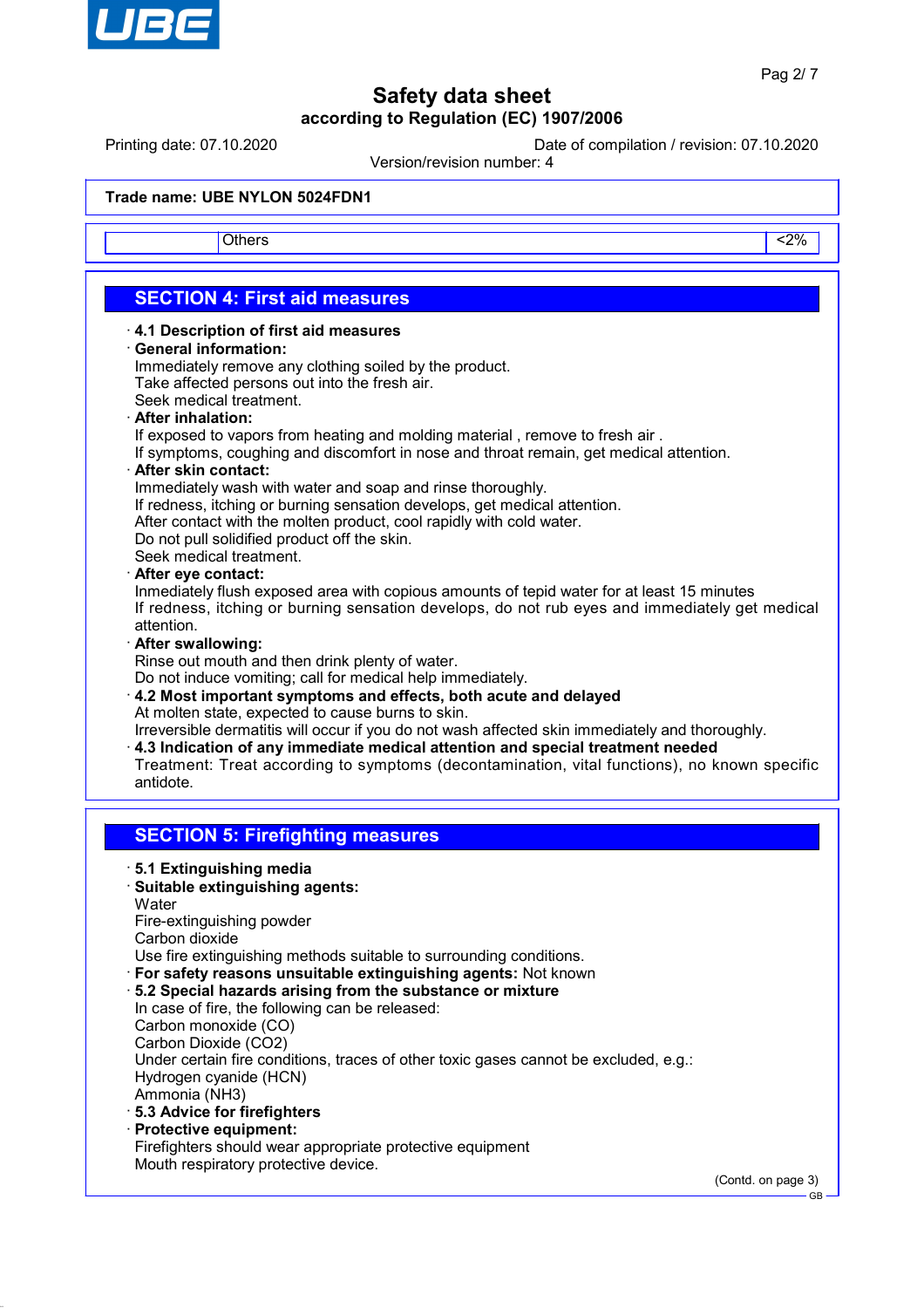

Printing date: 07.10.2020 Date of compilation / revision: 07.10.2020

Version/revision number: 4

### **Trade name: UBE NYLON 5024FDN1**

#### · **Additional information**

Cool endangered receptacles with water spray.

Collect contaminated fire fighting water separately. It must not enter the sewage system.

## **SECTION 6: Accidental release measures**

· **6.1 Personal precautions, protective equipment and emergency procedures** Stop leak if you can do so without risk

Remove combustible materials

Ensure adequate ventilation

Use personal protective equipment as indicated in paragraph 8

- · **6.2 Environmental precautions:** Do not allow to enter sewers/ surface or ground water.
- · **6.3 Methods and material for containment and cleaning up:** Sweep up to prevent slipping on polymer pellets Send for recovery or disposal in suitable receptacles.
	- Dispose contaminated material as waste according to item 13.
- · **6.4 Reference to other sections** See Section 7 for information on safe handling. See Section 8 for information on personal protection equipment. See Section 13 for disposal information.

## **SECTION 7: Handling and storage**

- · **7.1 Precautions for safe handling**
- Keep away from foodstuffs, beverages and feed. Immediately remove all soiled and contaminated clothing Wash hands before breaks and at the end of work. Do not eat, drink, smoke or sniff while working. Melted state: Avoid skin contact with the liquefied material. Avoid breathing dust/fume/vapours.
- · **Information about fire and explosion protection:** Protect against electrostatic charges.
- · **7.2 Conditions for safe storage, including any incompatibilities**
- · **Storage:**
- · **Requirements to be met by storerooms and receptacles:** Store in cool, dry conditions in well sealed receptacles.
- · **Information about storage in one common storage facility:** Not required.
- · **Further information about storage conditions:** Protect from heat and direct sunlight.
- · **7.3 Specific end use(s)**

No further relevant information available. See item 1.2

## **SECTION 8: Exposure controls/personal protection**

· **Additional information about design of technical facilities:** Adequate ventilation should be maintained at handing. Additionally, local exhaust ventilation recommended at melting process.

(Contd. on page 4)

GB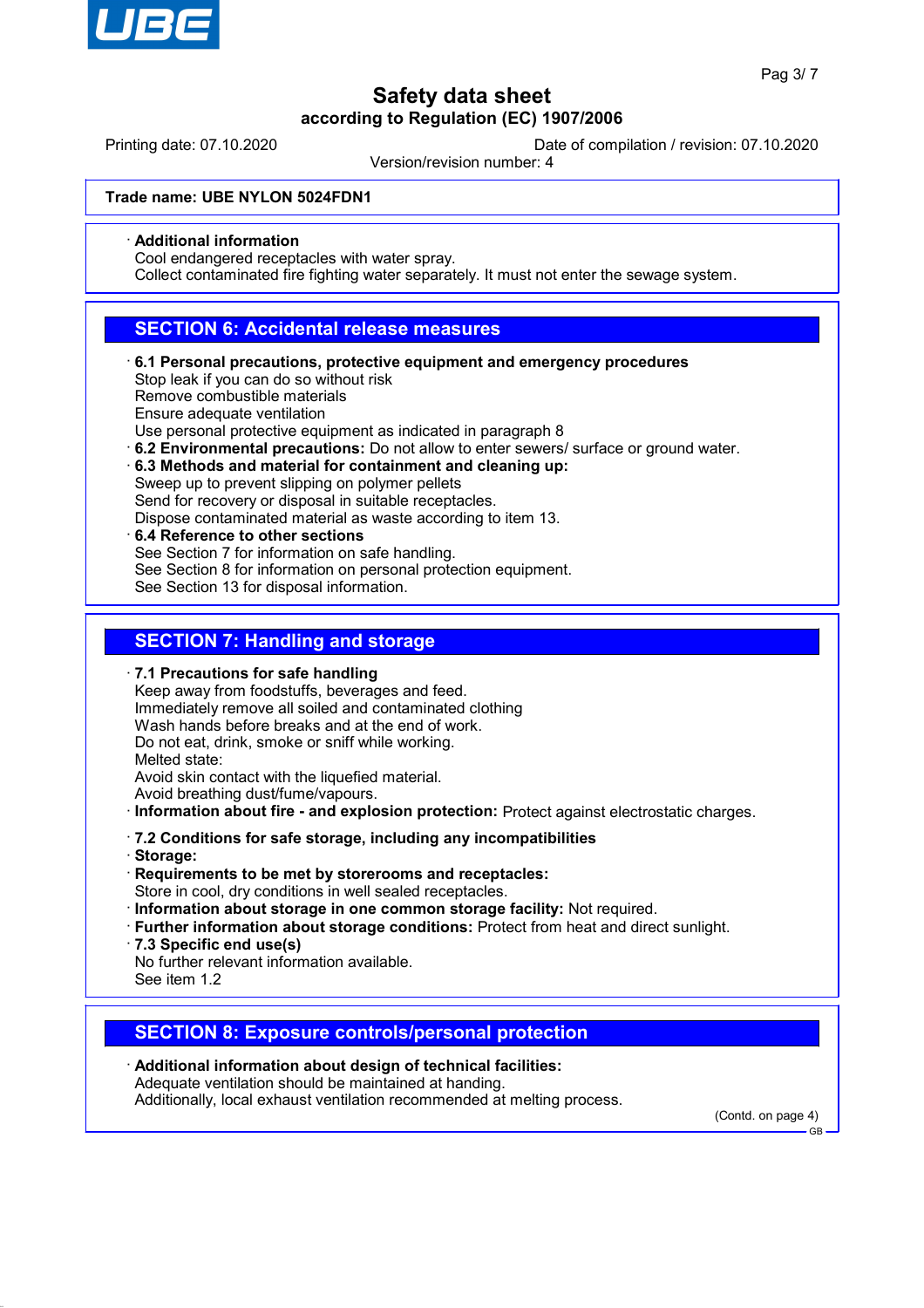

Printing date: 07.10.2020 Date of compilation / revision: 07.10.2020

Version/revision number: 4

| Trade name: UBE NYLON 5024FDN1 |
|--------------------------------|
|--------------------------------|

- · **8.1 Control parameters** · **Ingredients with limit values that require monitoring at the workplace:** The product does not contain any relevant quantities of materials with critical values that have to be monitored at the workplace. · **Additional information:** The lists valid during the making were used as basis.
- · **8.2 Exposure controls**
- · **Personal protective equipment:**
- · **General protective and hygienic measures:**
- The usual precautionary measures are to be adhered to when handling chemicals.
- · **Respiratory protection:** Not necessary if room is well-ventilated. Use suitable respiratory protective device in case of insufficient ventilation. Wear a respirator conforming to EN140 at least with Type A filter.
- · **Protection of hands:** Molten state:



Protective gloves

Heat protection gloves

· **Material of gloves** Leather gloves

· **Eye protection:**



Safety glasses

Safety goggles should be worn. At treating hot polymer or molten polymer, face shield should be recommended.

**Skin and body protection: Protective work clothing** 

Limitation and supervision of exposure into the environment

Prevent the material from spreading into the environment.

| <b>SECTION 9: Physical and chemical properties</b>                   |                             |                    |  |  |
|----------------------------------------------------------------------|-----------------------------|--------------------|--|--|
| . 9.1 Information on basic physical and chemical properties          |                             |                    |  |  |
| $\cdot$ General Information                                          |                             |                    |  |  |
| · Appearance:                                                        |                             |                    |  |  |
| Form:                                                                | <b>Pellets</b>              |                    |  |  |
| Colour:                                                              | Natural                     |                    |  |  |
| · Odour:                                                             | Odourless                   |                    |  |  |
| $\cdot$ Odour threshold:                                             | Not determined.             |                    |  |  |
| · pH-value:                                                          | Not applicable.             |                    |  |  |
| Change in condition                                                  |                             |                    |  |  |
| <b>Melting point/freezing point:</b>                                 | Not determined for mixture. |                    |  |  |
| Initial boiling point and boiling range: Not determined for mixture. |                             |                    |  |  |
| · Flash point:                                                       | Not applicable.             |                    |  |  |
| · Flammability (solid, gas):                                         | Not determined for mixture. |                    |  |  |
|                                                                      |                             | (Contd. on page 5) |  |  |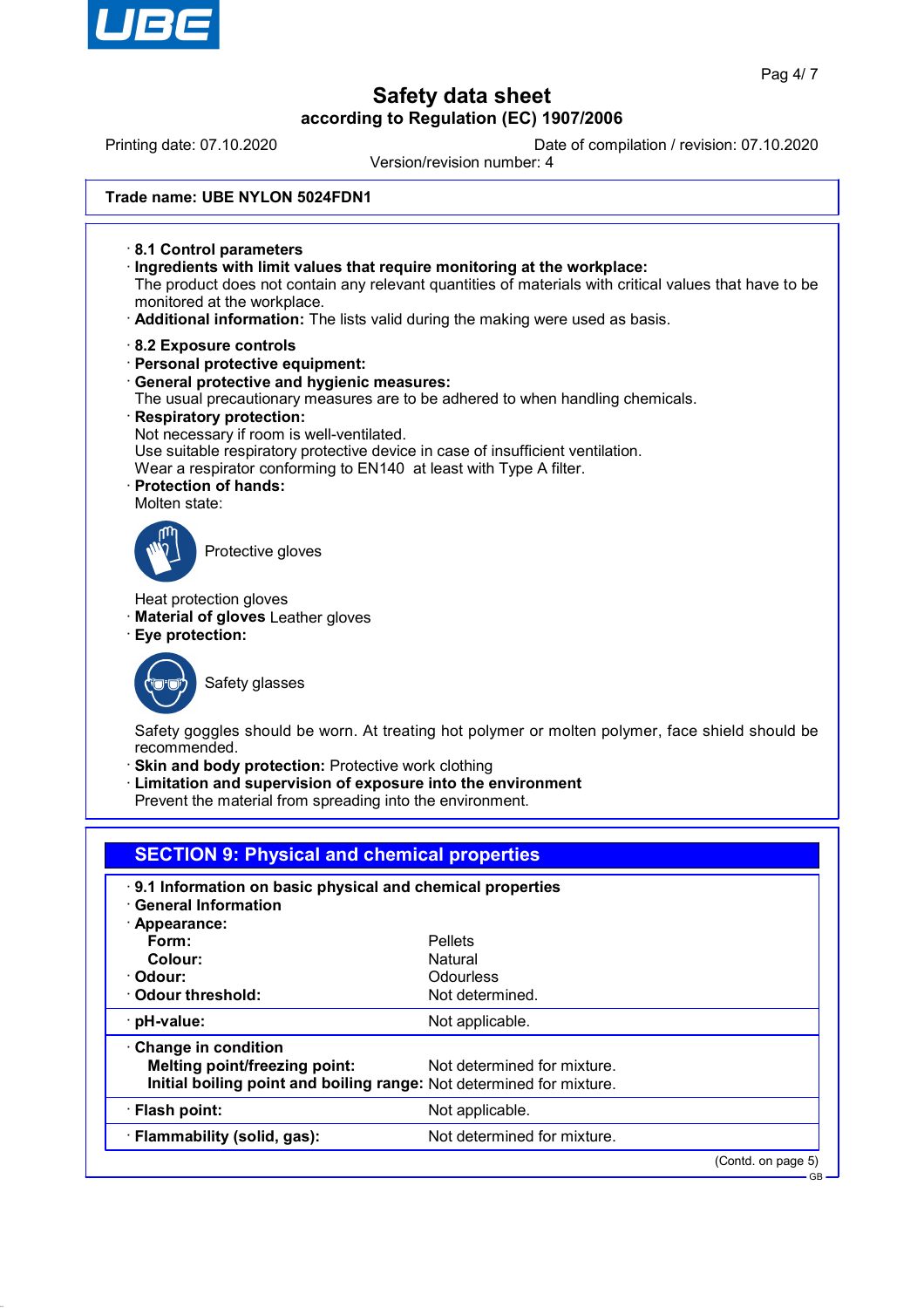

Printing date: 07.10.2020 Date of compilation / revision: 07.10.2020

Version/revision number: 4

### **Trade name: UBE NYLON 5024FDN1**

| · Ignition temperature                    | Not determined for mixture.                   |  |  |
|-------------------------------------------|-----------------------------------------------|--|--|
| · Decomposition temperature:              | Not determined for mixture.                   |  |  |
| · Auto-ignition temperature:              | Not determined for mixture.                   |  |  |
| <b>Explosive properties:</b>              | Product does not present an explosion hazard. |  |  |
| <b>Explosion limits:</b>                  |                                               |  |  |
| Lower:                                    | Not applicable for being a solid              |  |  |
| Upper:                                    | Not applicable for being a solid              |  |  |
| $\cdot$ Oxidising properties              | No oxidising properties                       |  |  |
| · Vapour pressure:                        | Not applicable.                               |  |  |
| · Density:                                | Not determined.                               |  |  |
| · Relative density                        | Not determined                                |  |  |
| · Vapour density                          | Not applicable for being a solid              |  |  |
| <b>Evaporation rate</b>                   | Not applicable.                               |  |  |
| · Solubility in / Miscibility with        |                                               |  |  |
| water:                                    | Insoluble.                                    |  |  |
| · Partition coefficient: n-octanol/water: | Not determined.                               |  |  |
| · Viscosity:                              |                                               |  |  |
| Dynamic:                                  | Not determined.                               |  |  |
| ⋅ 9.2 Other information                   | No further relevant information available.    |  |  |

## **SECTION 10: Stability and reactivity**

- · **10.1 Reactivity** Stable under ordinary conditions of use and storage.
- · **10.2 Chemical stability**
- Stable at environment temperature.
- The product is stable if stored and handled as prescribed/indicated
- · **Thermal decomposition / conditions to be avoided:** No decomposition if used according to specifications.
- · **10.3 Possibility of hazardous reactions** No hazardous reactions if stored and handled as prescribed/indicated. · **10.4 Conditions to avoid** Avoid heat, flames, sparks and other sources of ignition. Avoid high temperature
- · **10.5 Incompatible materials:** Oxidizing agents, acids, bases and reactive agents.
- · **10.6 Hazardous decomposition products:**
- Carbon monoxide and carbon dioxide
- Hydrogen cyanide (prussic acid)
- Ammonia

## **SECTION 11: Toxicological information**

- · **11.1 Information on toxicological effects**
- · **Acute toxicity** Based on available data, the classification criteria are not met.
- · **Primary irritant effect:**
- · **Skin corrosion/irritation** Not classified (Lack of data)
- · **Serious eye damage/irritation** Based on available data, the classification criteria are not met.

(Contd. on page 6)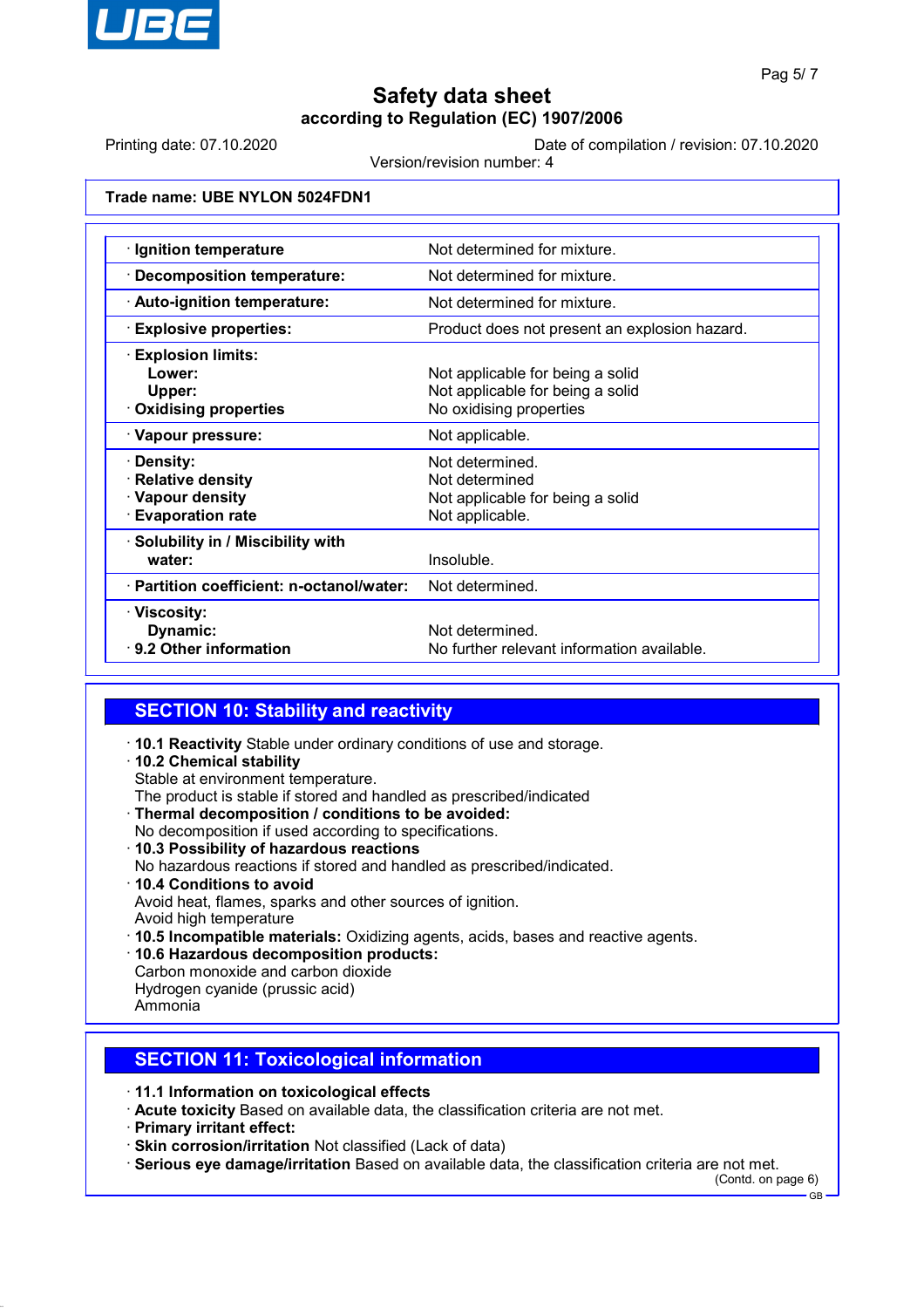

GB

## **Safety data sheet according to Regulation (EC) 1907/2006**

Printing date: 07.10.2020 Date of compilation / revision: 07.10.2020

Version/revision number: 4

#### **Trade name: UBE NYLON 5024FDN1**

- · **Respiratory or skin sensitisation** Not classified (Lack of data)
- · **Other information (about experimental toxicology):**

Aspiration hazard: No further relevant information available.

· **CMR effects (carcinogenity, mutagenicity and toxicity for reproduction)** No further relevant information available.

· **Germ cell mutagenicity** Based on available data, the classification criteria are not met.

- · **Carcinogenicity** Based on available data, the classification criteria are not met.
- · **Reproductive toxicity** Based on available data, the classification criteria are not met.
- · **STOT-single exposure** Based on available data, the classification criteria are not met.
- · **STOT-repeated exposure** Based on available data, the classification criteria are not met.
- · **Aspiration hazard** Based on available data, the classification criteria are not met.

## **SECTION 12: Ecological information**

- · **12.1 Toxicity**
- · **Aquatic toxicity:** No further relevant information available.
- · **12.2 Persistence and degradability** No further relevant information available.
- · **12.3 Bioaccumulative potential** No further relevant information available.
- · **12.4 Mobility in soil** No further relevant information available.
- · **12.5 Results of PBT and vPvB assessment**
- · **PBT:** Not applicable.
- · **vPvB:** Not applicable.

· **12.6 Other adverse effects** No further relevant information available.

## **SECTION 13: Disposal considerations**

### · **13.1 Waste treatment methods**

· **Recommendation**

Chemical residues generally count as special waste

Must not be disposed together with household garbage. Do not allow product to reach sewage system.

Disposal must be made according to official regulations.

- · **Uncleaned packaging:**
- · **Recommendation:**

Packaging may contain residues of the product and should be treated accordingly. Disposal must be made according to official regulations.

| <b>SECTION 14: Transport information</b>                         |                                                                                                    |  |  |
|------------------------------------------------------------------|----------------------------------------------------------------------------------------------------|--|--|
| $\cdot$ 14.1 UN-Number<br>· ADR, ADN, IMDG, IATA                 | The substance is not classified under transport<br>regulations<br>Not applicable                   |  |  |
| 14.2 UN proper shipping name<br>$\cdot$ ADR<br>· ADN, IMDG, IATA | The substance is not classified under transport<br>regulations<br>Not applicable<br>Not applicable |  |  |
| $\cdot$ 14.3 Transport hazard class(es)                          | The substance is not classified under transport<br>regulations                                     |  |  |
|                                                                  | (Contd. on page 7)                                                                                 |  |  |